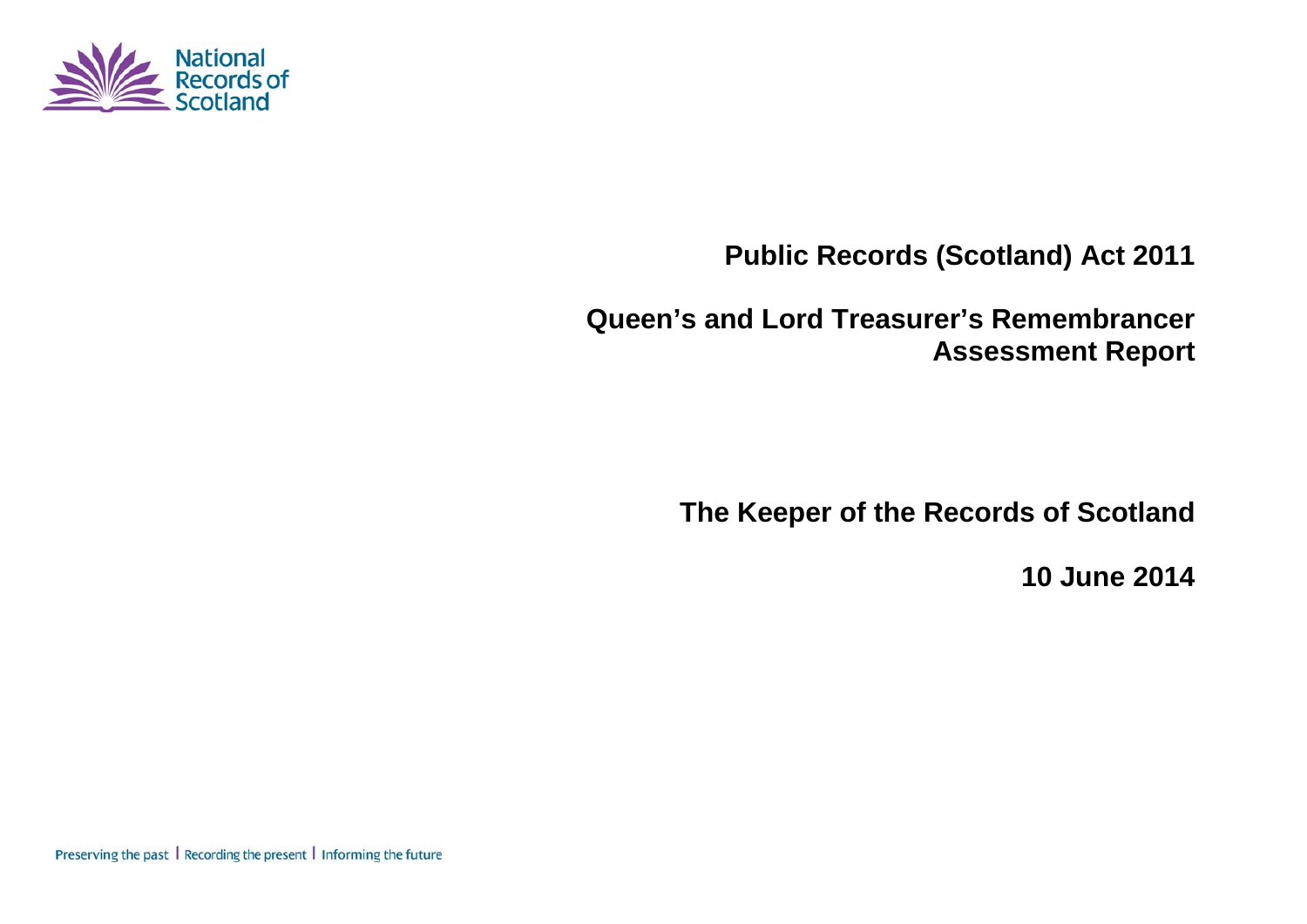#### **Contents**

## **1. Public Records (Scotland) Act 2011**

The Public Records (Scotland) Act 2011 (the Act) received Royal assent on 20 April 2011. It is the first new public records legislation in Scotland since 1937 and came fully into force on 1 January 2013. Its primary aim is to promote efficient and accountable record keeping by named Scottish public authorities.

The Act has its origins in *The Historical Abuse Systemic Review: Residential Schools and Children's Homes in Scotland 1950-1995* (The Shaw Report) published in 2007. The Shaw Report recorded how its investigations were hampered by poor record keeping and found that thousands of records had been created, but were then lost due to an inadequate legislative framework and poor records management. Crucially, it demonstrated how former residents of children's homes were denied access to information about their formative years. The Shaw Report demonstrated that management of records in all formats (paper and electronic) is not just a bureaucratic process, but central to good governance and should not be ignored. A follow-up review of public records legislation by the Keeper of the Records of Scotland (the Keeper) found further evidence of poor records management across the public sector. This resulted in the passage of the Act by the Scottish Parliament in March 2011.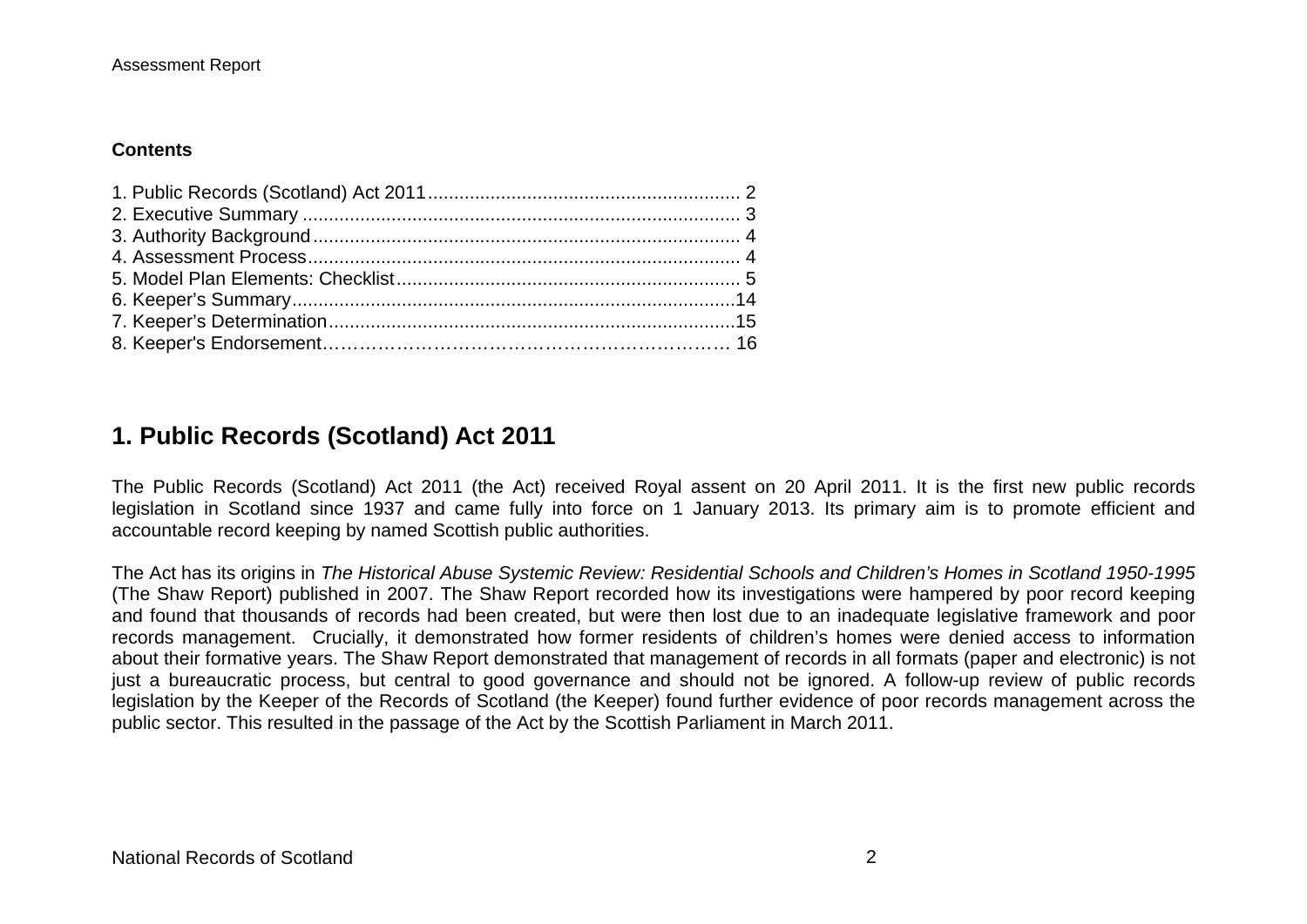The Act requires a named authority to prepare and implement a records management plan (RMP) which must set out proper arrangements for the management of its records. A plan must clearly describe the way the authority cares for the records that it creates, in any format, whilst carrying out its business activities. The RMP must be agreed with the Keeper and regularly reviewed.

## **2. Executive Summary**

This report sets out the findings of the Keeper's assessment of the RMP of **the Queen's and Lord Treasurer's Remembrancer** by the Public Records (Scotland) Act 2011 Assessment Team following its submission to the Keeper on 14 April 2014.

The assessment considered whether the RMP of the Queen's and Lord Treasurer's Remembrancer was developed with proper regard to the 14 elements of the Keeper's statutory Model Records Management Plan (the Model Plan) under section 8(3) of the Act, and whether in this respect it complies with it and the specific requirements of the Act.

The outcome of the assessment and the Keeper's decision on whether the RMP of the Queen's and Lord Treasurer's Remembrancer complies with the Act can be found under section 7 of this report with relevant recommendations.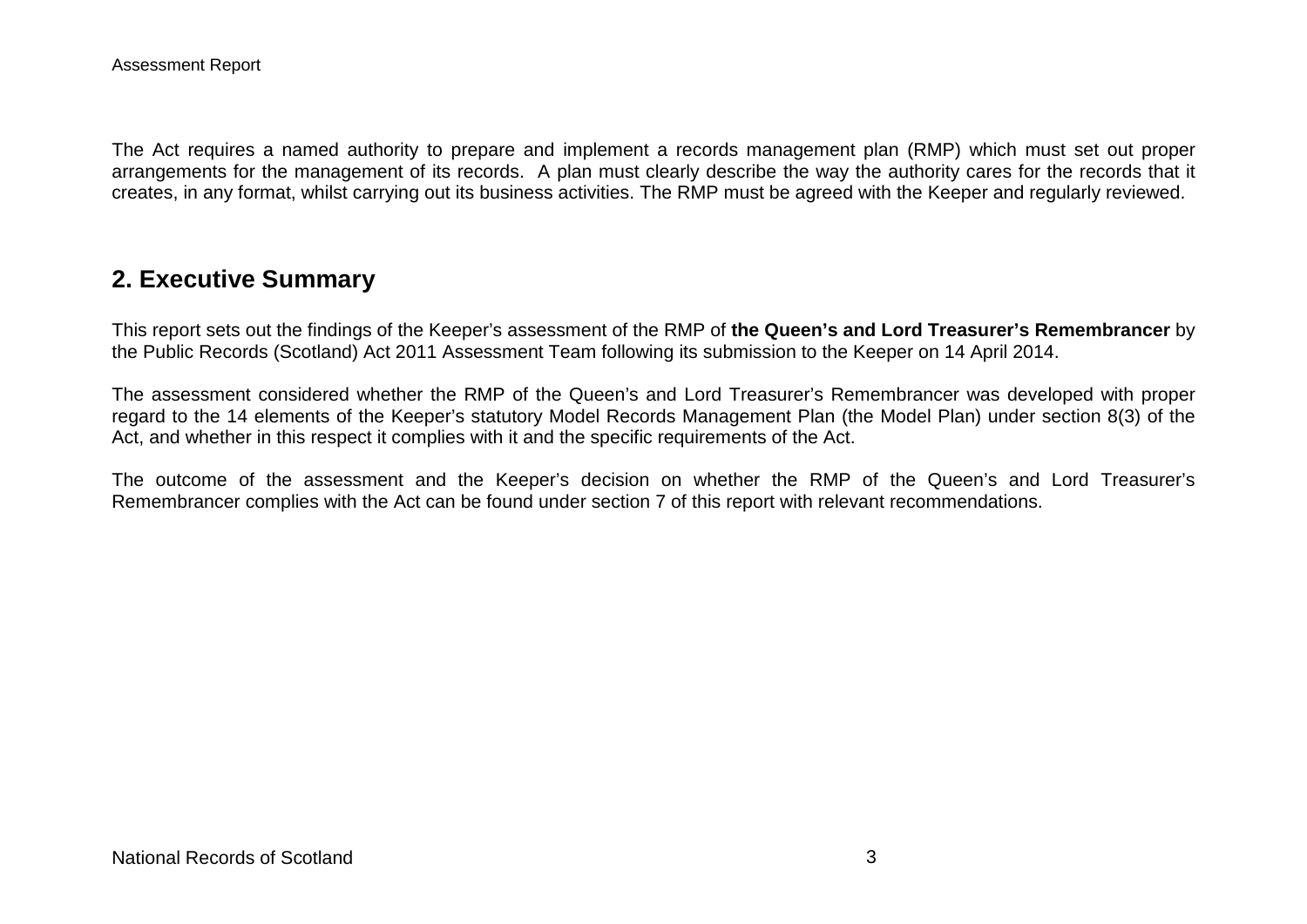## **3. Authority Background**

The Queen's and Lord Treasurer's Remembrancer (QLTR) is a non-ministerial office-holder in the Scottish Administration and is the Crown's representative in Scotland for *bona vacantia* (Latin for ownerless property). Since 1981, the post of QLTR has been held by whoever holds the post of Crown Agent. The current QLTR is Catherine Dyer.

The QLTR is supported by the QLTR Office which consists of 2 Solicitors and 2 Administrative staff who are seconded from the Scottish Government and the Crown Office and Procurator Fiscal Service.

For the purposes of the Public Records (Scotland) Act 2011 the scheduled authority is the QLTR herself, not the supporting QLTR Office.

### **4. Keeper's Assessment Process**

The RMP was assessed by the Public Records (Scotland) Act Assessment Team on behalf of the Keeper. Assessors used the checklist elements listed in section 5, to establish whether the Queen's and Lord Treasurer's Remembrancer RMP was developed with proper regard to the elements of the Model Plan and is compliant with the Act. The assessment also considered whether there was sufficient supporting evidence of such compliance.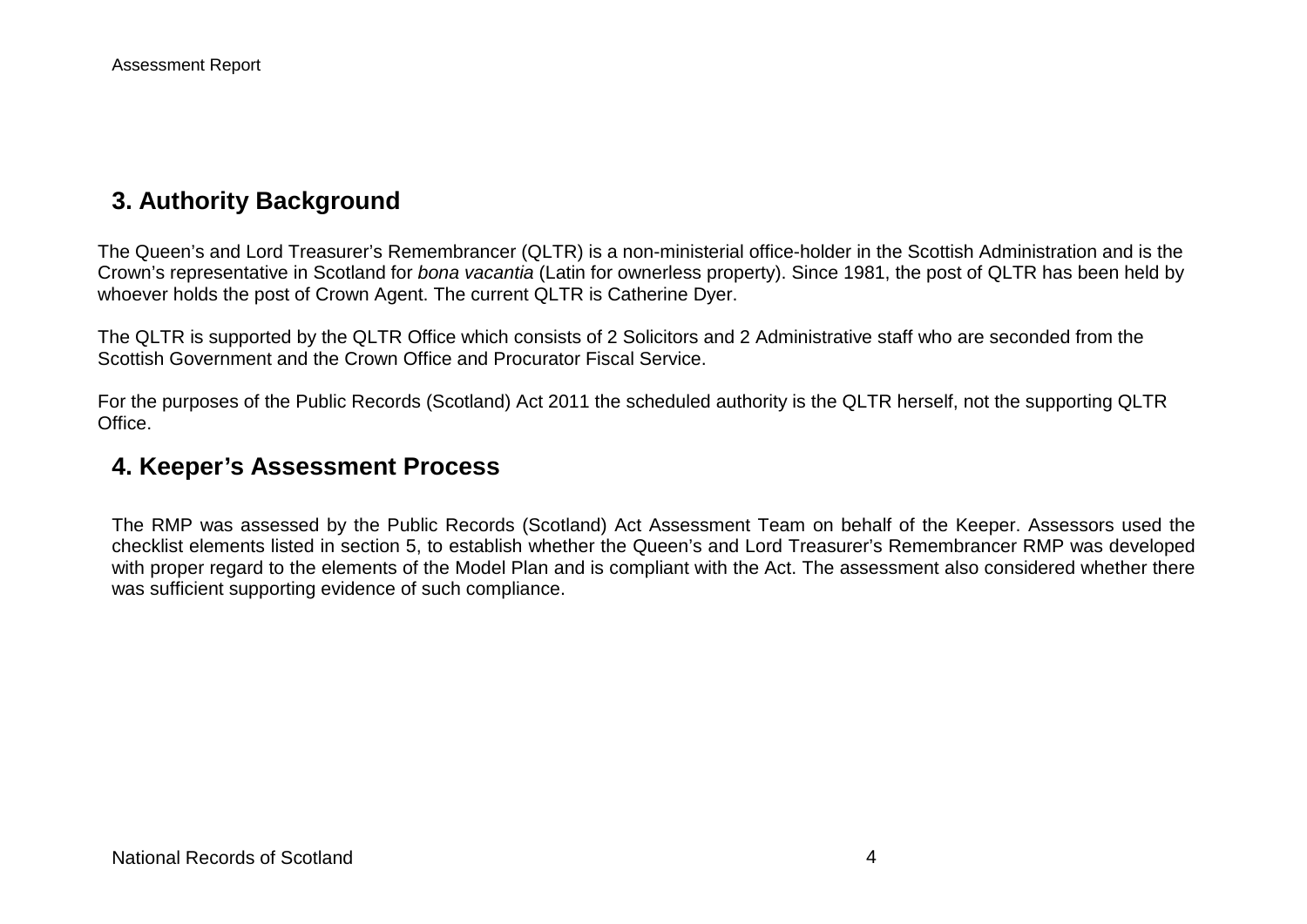**Key:** 

| The Keeper agrees this<br>element of an<br>authority's plan. | The Keeper agrees this<br>element of an authority's<br>plan as an 'improvement<br>model'. This means that<br>he is convinced of the<br>authority's commitment to<br>closing a gap in<br>provision. He will request<br>that he is updated as<br>work on this element | R. | There is a serious<br>gap in provision<br>for this element<br>with no clear<br>explanation of how<br>this will be<br>addressed. The<br>Keeper may<br>choose to return<br>the RMP on this |
|--------------------------------------------------------------|---------------------------------------------------------------------------------------------------------------------------------------------------------------------------------------------------------------------------------------------------------------------|----|------------------------------------------------------------------------------------------------------------------------------------------------------------------------------------------|
|                                                              | progresses.                                                                                                                                                                                                                                                         |    | basis.                                                                                                                                                                                   |

# **5. Model Plan Elements: Checklist**

| <b>Element</b>                                | <b>Present</b> | <b>Evidence</b> | <b>Notes</b>                                                                                                                                                                                                                                                                                                                                                                                                                                                                                                                                                                                       |
|-----------------------------------------------|----------------|-----------------|----------------------------------------------------------------------------------------------------------------------------------------------------------------------------------------------------------------------------------------------------------------------------------------------------------------------------------------------------------------------------------------------------------------------------------------------------------------------------------------------------------------------------------------------------------------------------------------------------|
| 1. Senior<br>Officer<br>Compulsory<br>element |                |                 | Andrew Brown, Solicitor to the QLTR is identified as the individual with overall<br>responsibility for the Records Management Plan (RMP). Mr Brown's responsibility<br>for records management in the authority is confirmed by a covering letter from the<br>QLTR dated 11 April 2014 (Annex 1 of the RMP).<br>Mr Brown wrote the QLTR records management policy statement (see element 3).<br>This policy specifically charges him with 'ensuring compliance with this records<br>management policy statement'. He is also responsible for review of the elements of<br>the RMP (see element 13). |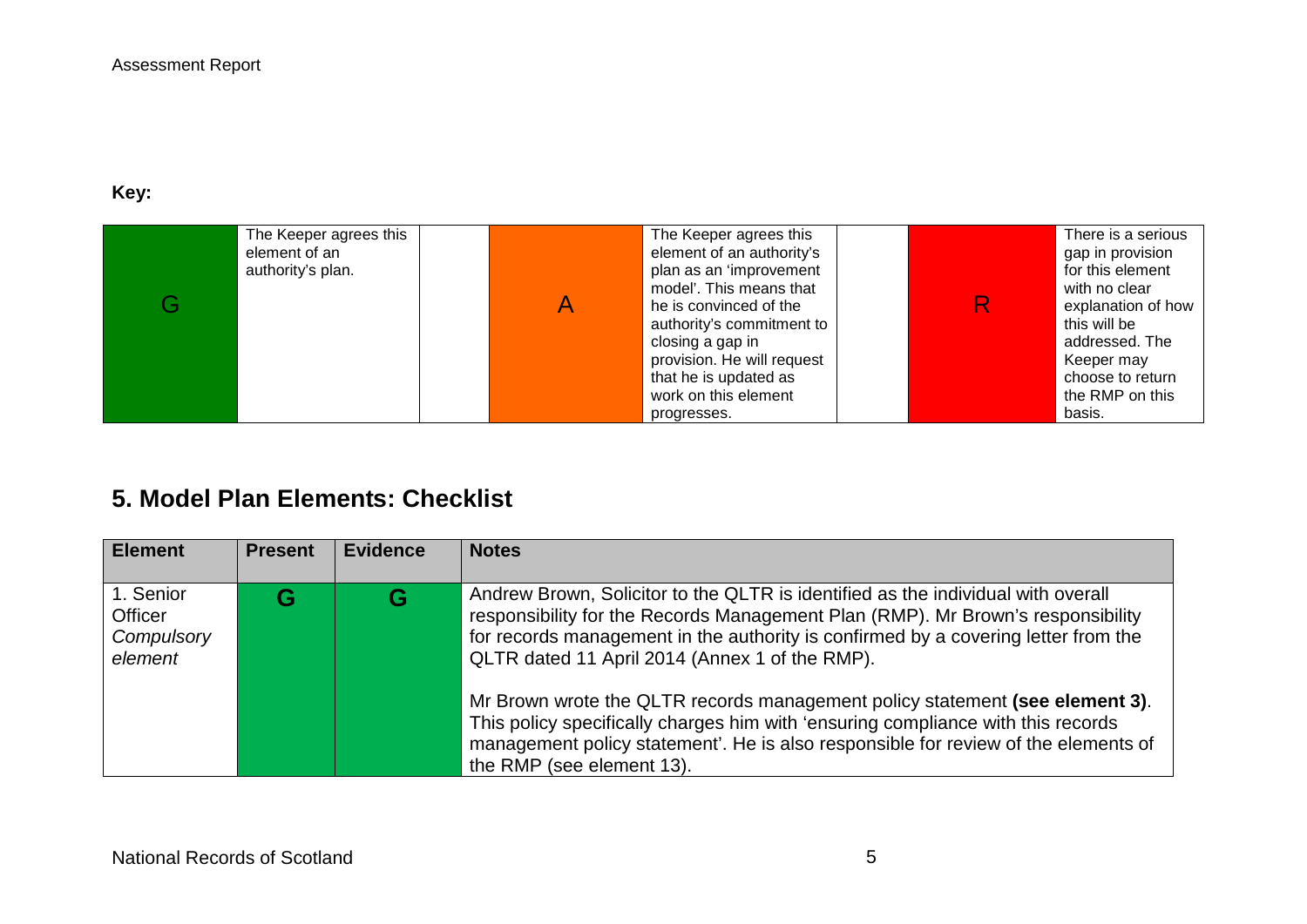|                                                |   |   | Mr Brown is also the Team Leader of the Crisis Management Team responsible for<br>business continuity and restoration. This is confirmed by the Business Continuity<br>Plan (see element 10)<br>The Keeper agrees that the Solicitor to the QLTR is a suitable individual to be<br>identified in this role.                                                                                                                                                                                            |
|------------------------------------------------|---|---|--------------------------------------------------------------------------------------------------------------------------------------------------------------------------------------------------------------------------------------------------------------------------------------------------------------------------------------------------------------------------------------------------------------------------------------------------------------------------------------------------------|
| 2. Records<br>Manager<br>Compulsory<br>element | G | G | Catriona Ogg, QLTR Administrator is identified as the individual who has<br>responsibility for the operational implementation of the plan.<br>This appointment is confirmed by a covering letter from Catherine Dyer dated 11<br>April 2014 (Annex 1 of the RMP). Ms Ogg is also specifically responsible for the<br>retention schedule (see element 5) and the business continuity plan (see element<br>$10$ ).<br>The QLTR Administrator has direct oversight and responsibility for records held on |
|                                                |   |   | the shared drive (principally corporate admin.). This responsibility is stated in the<br>RMP (page 17)<br>Ms Ogg has a specific objective relating to the implementation of the RMP as part of<br>her annual Performance Appraisal. This objective has been shared with the Keeper<br>and forms part of the RMP itself (page 18).<br>The Keeper agrees that Ms Ogg is a suitable individual to be identified in this role.                                                                             |
| 3. Policy<br>Compulsory<br>element             | G | G | QLTR does not have a separate corporate Records Management Policy. The RMP<br>is, in itself, a records management policy and a statement has been included that<br>lays out the importance of efficient information management to the business of the                                                                                                                                                                                                                                                  |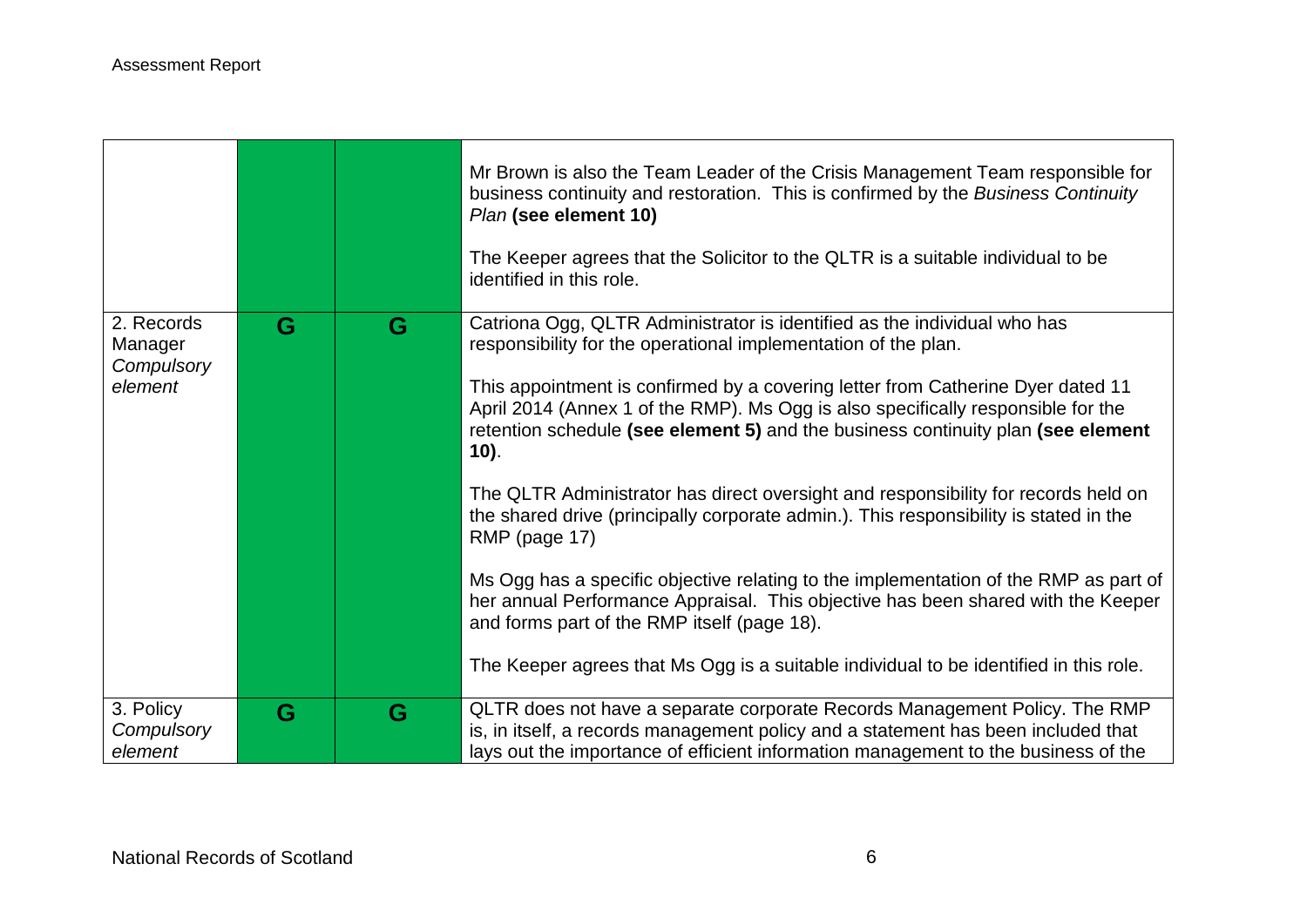|                               |   |   | authority. It also notes the legislation under which QLTR operates her business<br>(such as the Companies Act 2006 and the Public Revenue (Scotland) Act 1833).<br>The records management policy statement specifically states that 'This records'<br>management statement is available to all of the QLTR's staff and has been<br>prepared and agreed by the Solicitor to the QLTR' (see element 1).<br>For 'small' organisations (QLTR has 4 staff) the Keeper considers it acceptable that<br>there is no records management policy document separate from the RMP itself.<br>Therefore the Keeper agrees that QLTR has an operational and approved records<br>management policy statement as required by the Act. |
|-------------------------------|---|---|-----------------------------------------------------------------------------------------------------------------------------------------------------------------------------------------------------------------------------------------------------------------------------------------------------------------------------------------------------------------------------------------------------------------------------------------------------------------------------------------------------------------------------------------------------------------------------------------------------------------------------------------------------------------------------------------------------------------------|
| 4. Business<br>Classification | G | G | The QLTR's business classification, featuring as Annex 2 in the RMP, is divided into<br>four functions – bona vacantia, ultimus haeres estates, treasure trove and general<br>enquiries. These functions are demonstrated in a clear schematic representation of<br>the authority's business and an explanation.<br>The QLTR holds records as paper files, structured case files and on a shared drive.<br>The latter is principally used for corporate administration and is supervised by the<br>QLTR Administrator (see element 2).<br>Financial information relating to cases is held on a structured system ('Sun').                                                                                             |
|                               |   |   | Part of the treasure trove function is undertaken by staff of the Board of Trustees of<br>the National Museums of Scotland and the QLTR can be satisfied that appropriate<br>records management provision exists in this body as it is also subject to PRSA.<br>The Keeper agrees that QLTR has a business classification scheme covering all the<br>functions of the authority in clear subject headings. The full scheme has been<br>supplied to the Keeper (Annex 2 of the RMP).                                                                                                                                                                                                                                   |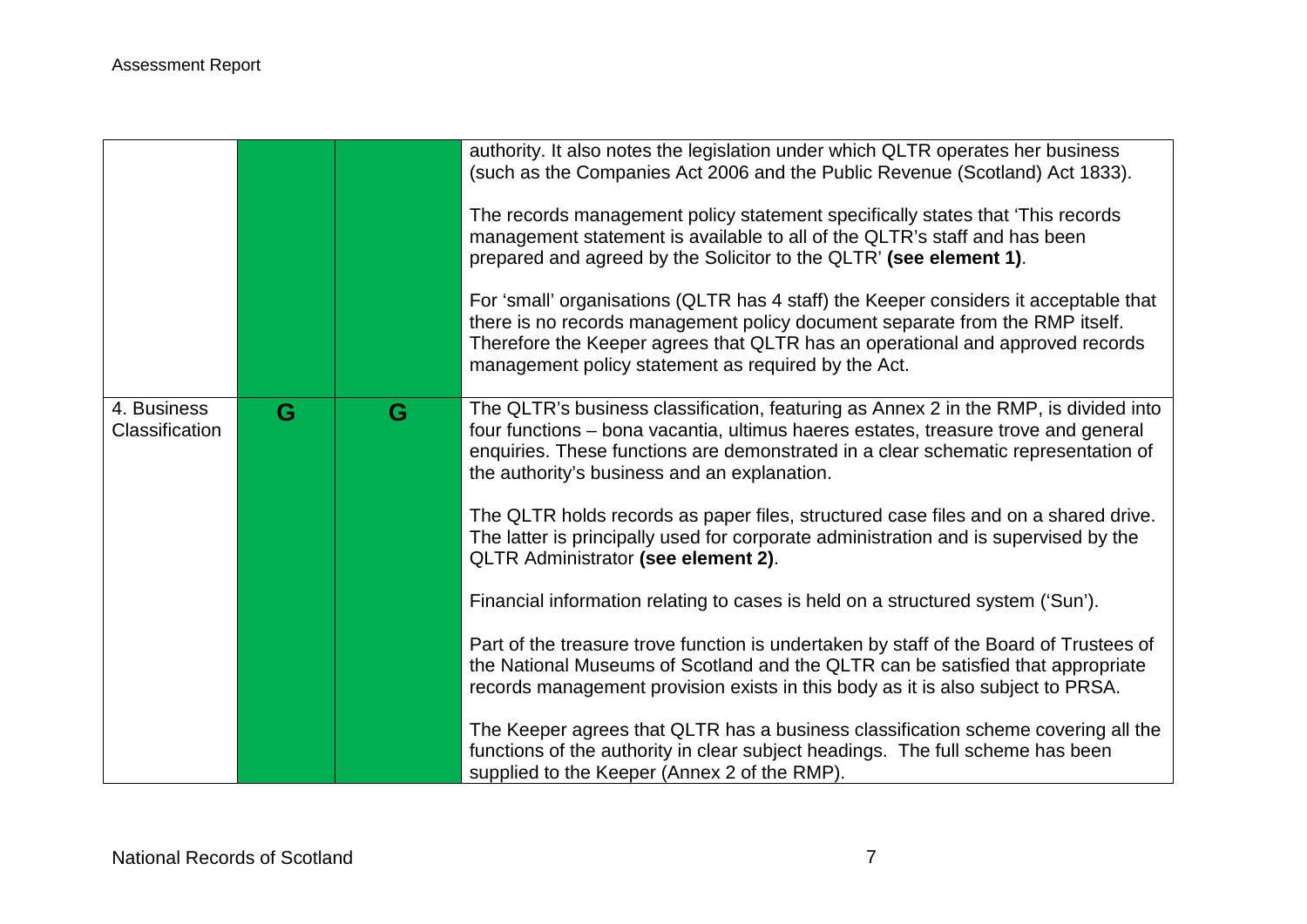| 5. Retention<br>schedule                                | G | G | The QLTR has supplied the Keeper with a full retention schedule (Annex 3 of the<br>RMP) that covers all the records created by the activities undertaken while carrying<br>out the functions explained in the business classification scheme (see element 4).<br>A structured retention step removes closed case files from the 'live' system and<br>stores them on a separate server. There are clear instructions in the RMP as to<br>when this should happen.<br>The Keeper agrees that QLTR has a functioning retention schedule that appears to<br>cover all the record types created as the authority carries out its functions.                                                                                                                                                                                                                                                                                                                                                                |
|---------------------------------------------------------|---|---|-------------------------------------------------------------------------------------------------------------------------------------------------------------------------------------------------------------------------------------------------------------------------------------------------------------------------------------------------------------------------------------------------------------------------------------------------------------------------------------------------------------------------------------------------------------------------------------------------------------------------------------------------------------------------------------------------------------------------------------------------------------------------------------------------------------------------------------------------------------------------------------------------------------------------------------------------------------------------------------------------------|
| 6. Destruction<br>Arrangements<br>Compulsory<br>element | G | G | The QLTR has supplied the Keeper with her records disposal policy (Annex 4 of the<br>RMP). This policy covers:<br>Paper: QLTR use an outside contractor, Shred-It, for disposal of paper records. The<br>contract to carry out this work is arranged through the Crown Office and Procurator<br>Fiscal Service who support QLTR. As evidence QLTR has submitted a sample<br>certificate of destruction from Shred-It.<br>Electronic records: QLTR have provided a records disposal policy as Annex 4 of the<br>RMP which explains the circumstances and procedures for the destruction of<br>electronic records including e-mails which are deleted after 40 days, but are held in<br>back-up store for 6 months before being irretrievably destroyed.<br>Hardware: QLTR has submitted a letter from the Crown Office and Procurator Fiscal<br>Service dated January 2014 (evidence 3) explaining the procedures that ensure<br>records are irretrievably deleted from all hardware when appropriate. |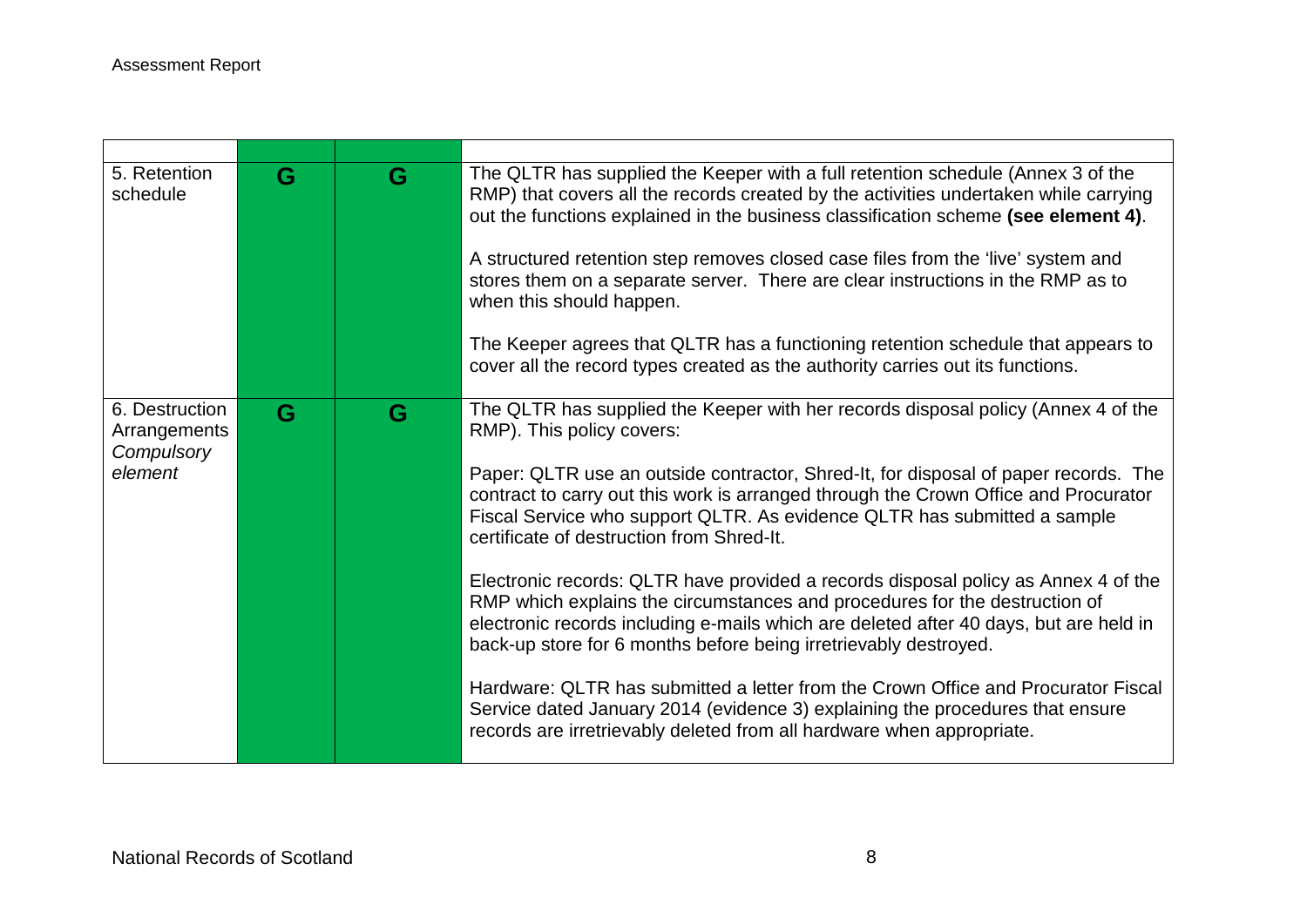|                                            |   |   | Continuity back-up: The Crown Office and Procurator Fiscal Service provides back-<br>up system support for QLTR. Records are backed up daily and held for six months<br>for continuity purposes (see element 10) then irretrievably destroyed.<br>The QLTR disposal log is held on the shared drive supervised by the QLTR<br>Administrator (see element 2).                                                                                                                                                                                                                                                           |
|--------------------------------------------|---|---|------------------------------------------------------------------------------------------------------------------------------------------------------------------------------------------------------------------------------------------------------------------------------------------------------------------------------------------------------------------------------------------------------------------------------------------------------------------------------------------------------------------------------------------------------------------------------------------------------------------------|
|                                            |   |   | The RMP states: 'Records that are no longer required for business use and have<br>reached the end of their retention period are disposed of in order to reduce<br>unnecessary cost to the organisation (both in relation to the storage of records and<br>staff time spent searching for information). The Keeper commends the clarity of this<br>statement, but would add that a further benefit of timely disposal relates to the<br>QLTR's responsibilities under the Data Protection Act 1998, where no sensitive<br>information regarding identifiable living individuals may be kept beyond its business<br>use. |
|                                            |   |   | The Keeper agrees that QLTR properly considers the irretrievable destruction of<br>records.                                                                                                                                                                                                                                                                                                                                                                                                                                                                                                                            |
| 7. Archiving<br>and Transfer<br>Compulsory | G | G | The QLTR transfers her records to the National Records of Scotland for permanent<br>preservation. This arrangement is confirmed by NRS client managers.                                                                                                                                                                                                                                                                                                                                                                                                                                                                |
| element                                    |   |   | The QLTR has supplied a policy for assessing records against suitability for<br>permanent archiving as Annex 5 of the RMP. PRSA requires an authority to have<br>archiving arrangements in place and, in fact, it is not necessary for the Keeper to be<br>informed of the appraisal mechanism operated by the QLTR. However, he<br>appreciates that the inclusion of this annex makes the RMP a stronger business<br>document for QLTR.                                                                                                                                                                               |
|                                            |   |   | The Keeper agrees that the QLTR has arrangements in place to transfer records to                                                                                                                                                                                                                                                                                                                                                                                                                                                                                                                                       |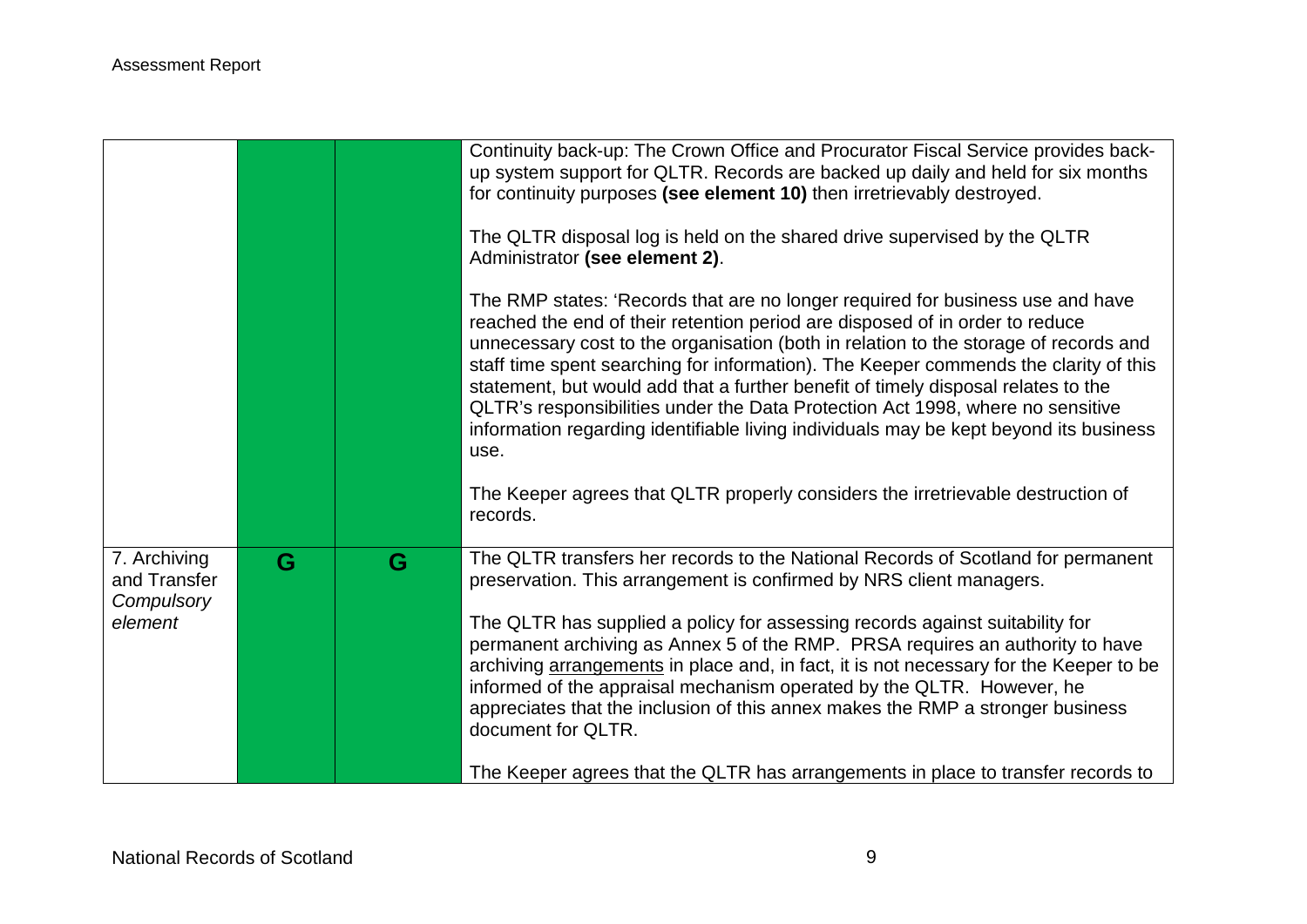|                                                            |   |   | an appropriate archive.                                                                                                                                                                                                                                                                                                                                                                                                                                                                                                                                                                                                                                                                                                                                                                                                                             |
|------------------------------------------------------------|---|---|-----------------------------------------------------------------------------------------------------------------------------------------------------------------------------------------------------------------------------------------------------------------------------------------------------------------------------------------------------------------------------------------------------------------------------------------------------------------------------------------------------------------------------------------------------------------------------------------------------------------------------------------------------------------------------------------------------------------------------------------------------------------------------------------------------------------------------------------------------|
| 8. Information<br><b>Security</b><br>Compulsory<br>element | G | G | The QLTR electronic systems are provided by the Crown Office and Procurator<br>Fiscal Service (COPFS) and fall under their Information Security Policy. A copy of<br>the relevant security section of the COPFS Records Management Manual has been<br>provided to the Keeper (evidence 5) as have other separate COPFS policies that<br>relate to the security of electronic records (evidence 6, 7 and 8).<br>An explanation of the security surrounding paper records held in the QLTR office<br>forms part of the RMP (page 13) as does a description of the uses of a fire-proof<br>safe.<br>The Keeper agrees that QLTR operates an appropriate Information Security Policy<br>(that of the COPFS combined with the statement regarding paper records that<br>features in the RMP). He agrees that this policy is available to all QLTR staff. |
| 9. Data<br>Protection                                      | G | G | QLTR follows the Crown Office and Procurator Fiscal Service (COPFS) data<br>protection principles and the COPFS Data Protection Manual has been provided to<br>the Keeper (evidence 8)<br>However, QLTR should be separately registered with the Information Commissioner<br>and the supplied registration number Z325659X is evidence that this has been<br>done.<br>The Keeper agrees that QLTR properly recognises her responsibilities under the<br>Data Protection Act 1998.                                                                                                                                                                                                                                                                                                                                                                   |
| 10. Business                                               | G | G | The QLTR has supplied the Keeper with a Business Continuity Plan (version 1                                                                                                                                                                                                                                                                                                                                                                                                                                                                                                                                                                                                                                                                                                                                                                         |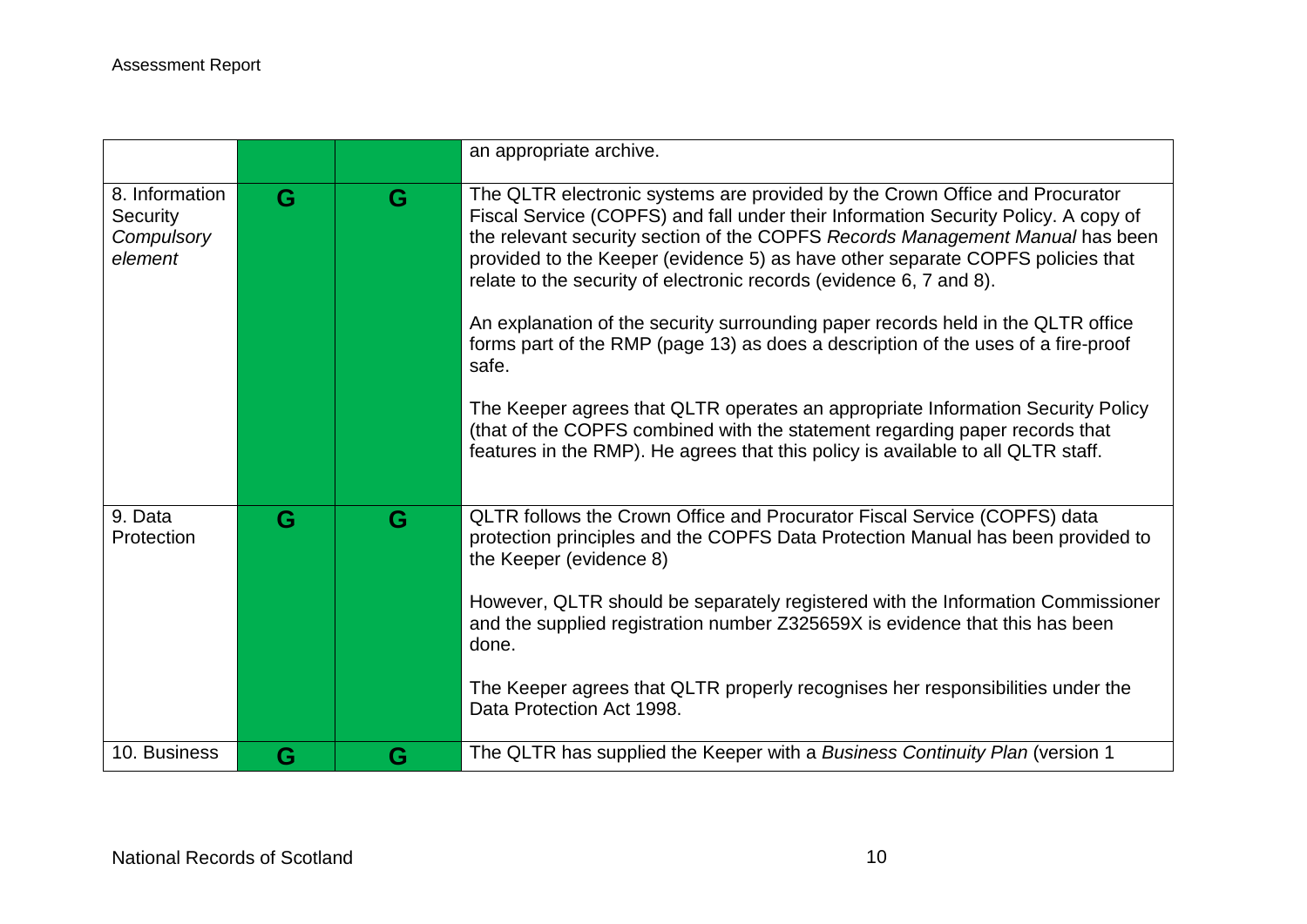| Continuity     |  | dated February 2014).                                                                                                                                                                                                                                                                                                  |
|----------------|--|------------------------------------------------------------------------------------------------------------------------------------------------------------------------------------------------------------------------------------------------------------------------------------------------------------------------|
| and Vital      |  |                                                                                                                                                                                                                                                                                                                        |
| <b>Records</b> |  | The supplied version of the Business Continuity Plan has been redacted. The<br>Keeper agrees that this redaction is appropriate considering the nature of the<br>information.                                                                                                                                          |
|                |  | The Crown Office and Procurator Fiscal Service provides back-up system support<br>for QLTR. Records are backed up daily and held for six months for continuity<br>purposes. Similarly, e-mails are deleted after 40 days locally, but are held in back-<br>up store for 6 months before being irretrievably destroyed. |
|                |  | Vital electronic records have been identified and are clearly noted in the RMP (page<br>$16$ ).                                                                                                                                                                                                                        |
|                |  | An explanation of the security surrounding paper records held in the QLTR office<br>forms part of the RMP (page 13) as does a description of the uses of a fire-proof<br>safe. 'Principal documents' (vital paper records) are held in this safe.                                                                      |
|                |  | The Solicitor to the QLTR (see element 1) is the Team Leader of the Crisis<br>Management Team responsible for business continuity and restoration. This is<br>confirmed by the Business Continuity Plan.                                                                                                               |
|                |  | Arrangements for business continuity are reviewed annually by the QLTR<br>administrator (see element 2).                                                                                                                                                                                                               |
|                |  | The Keeper agrees that QLTR has an operational business continuity plan that<br>properly considers the recovery of records in an emergency. He also agrees that<br>consideration has been given to the security of 'vital records'.                                                                                    |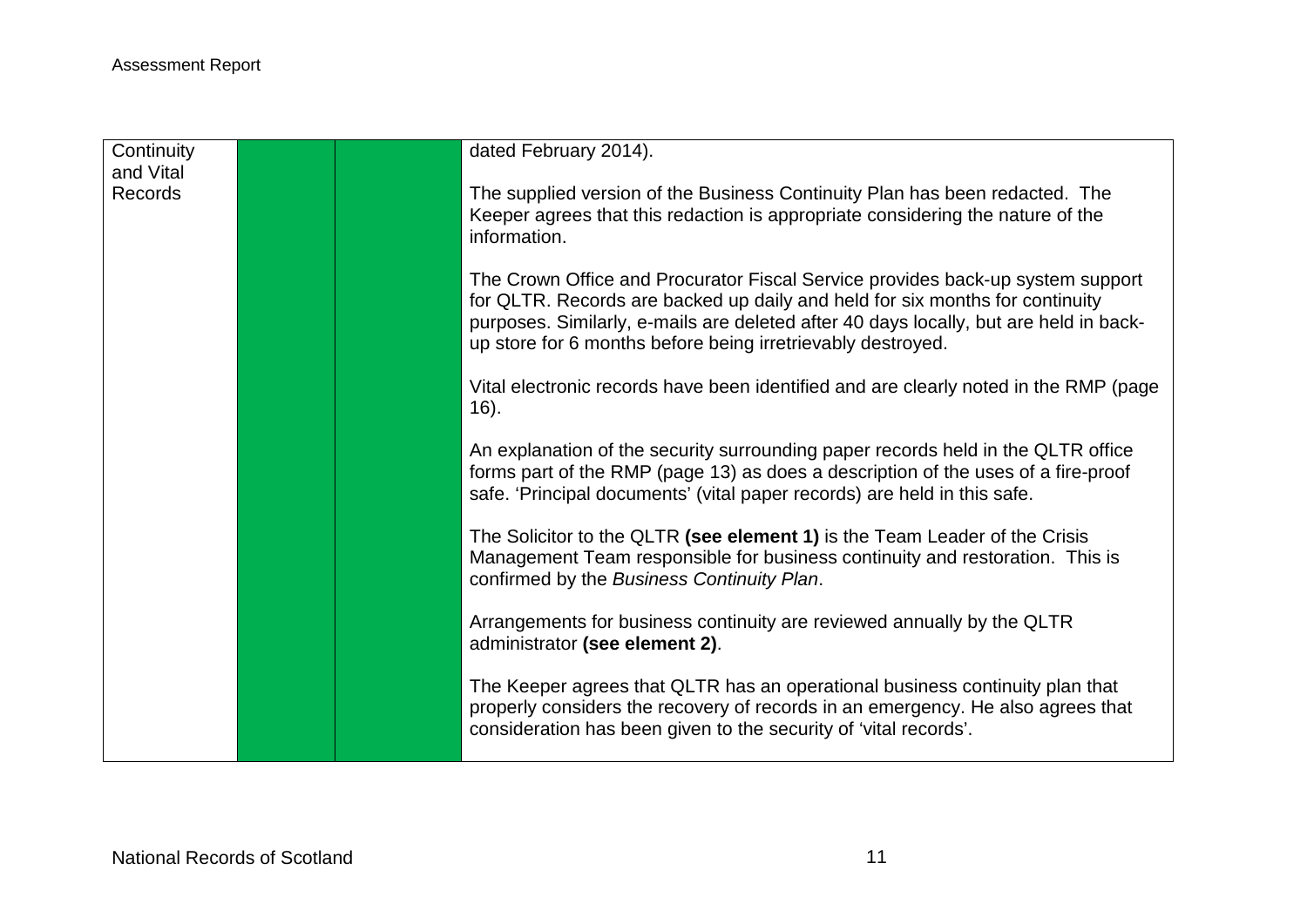| 11. Audit trail                                                      | G | G | The case file system is fully searchable for record retrieval. This includes paper<br>records connected to a case.<br>QLTR also operates an electronic finding aid for its paper records ('Cardbox').<br>The QLTR shared drive is principally used for corporate administration and is<br>supervised by the QLTR Administrator (see element 2). This shared drive has a<br>very limited number of users and strict oversight. In these circumstances, the<br>Keeper accepts that a formal document detailing staff instructions for its use may<br>not be necessary.<br>Financial information relating to cases is held on a structured system ('Sun') which is |
|----------------------------------------------------------------------|---|---|-----------------------------------------------------------------------------------------------------------------------------------------------------------------------------------------------------------------------------------------------------------------------------------------------------------------------------------------------------------------------------------------------------------------------------------------------------------------------------------------------------------------------------------------------------------------------------------------------------------------------------------------------------------------|
|                                                                      |   |   | searchable.<br>The Keeper agrees that QLTR has proper arrangements in place for locating the<br>correct version of records held in the various systems in the QLTR Office.                                                                                                                                                                                                                                                                                                                                                                                                                                                                                      |
| 12.<br>Competency<br>Framework<br>for records<br>management<br>staff | G | G | The specific objectives, part of the annual performance appraisal, of the individual<br>identified under element two above have been provided to the Keeper and form part<br>of the RMP itself (page 18).<br>In the case of a small organisation, it is perfectly acceptable that the individual<br>responsible for the operational implementation of the RMP is not a full time records<br>manager.                                                                                                                                                                                                                                                            |
|                                                                      |   |   | However, the Keeper notes that training has been provided for this individual<br>including a 'master class' specifically about the requirements of PRSA.<br>The Keeper agrees that the individual identified in element 2 has the skill required to<br>implement the RMP in QLTR and that the authority clearly recognises that records                                                                                                                                                                                                                                                                                                                         |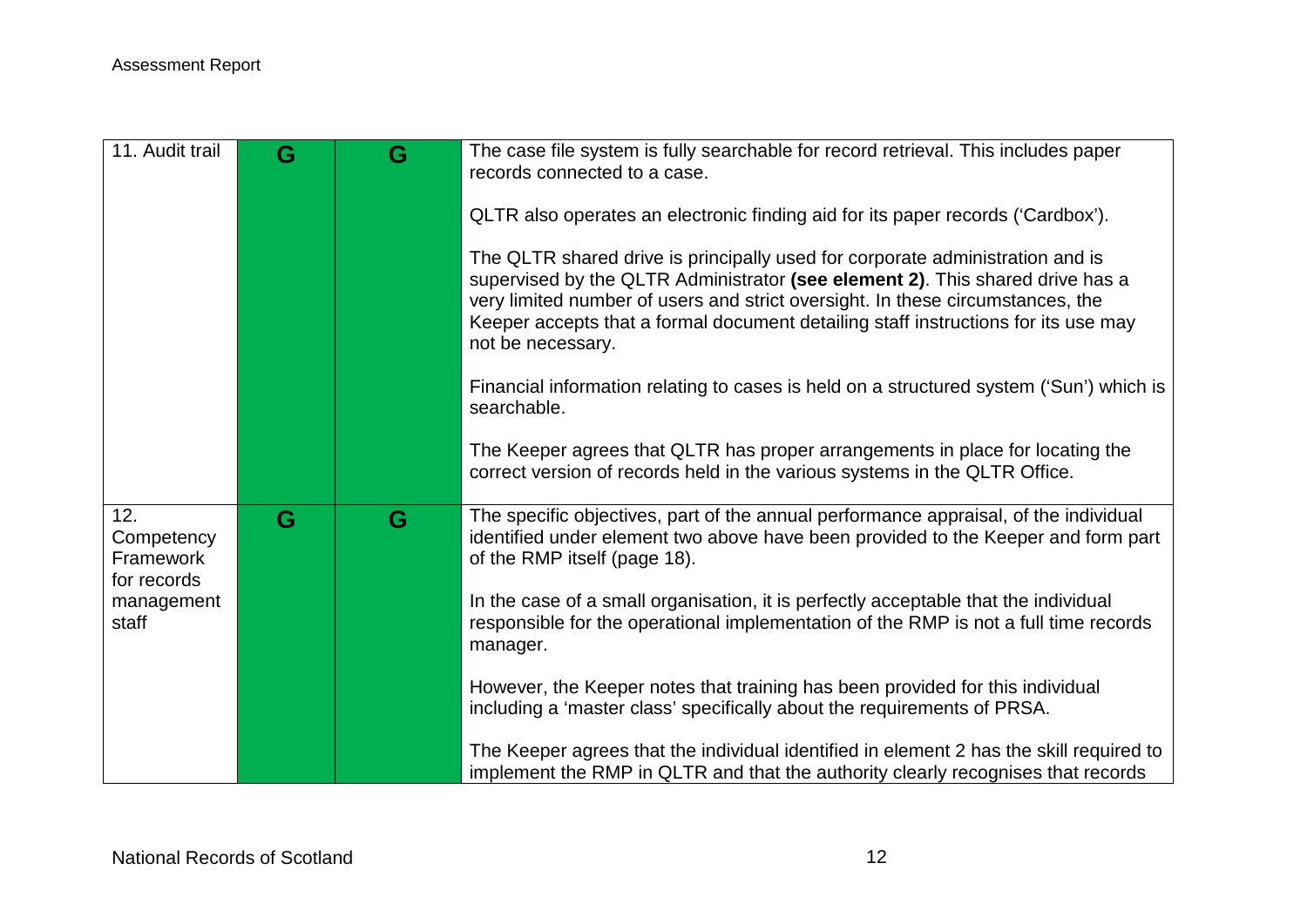|                                 |   |   | management is a separate responsibility for this individual.                                                                                                                                                                                                                                                                                                                                                                                                                                                                                                                                                               |
|---------------------------------|---|---|----------------------------------------------------------------------------------------------------------------------------------------------------------------------------------------------------------------------------------------------------------------------------------------------------------------------------------------------------------------------------------------------------------------------------------------------------------------------------------------------------------------------------------------------------------------------------------------------------------------------------|
| 13.<br>Assessment<br>and Review | G | G | Each element in the QLTR RMP is to be reviewed 'whenever there are any changes<br>to record keeping by the QLTR' and the Solicitor to the QLTR (see element 1) is<br>charged with this review.<br>However, there is a commitment to formally review the QLTR's RMP annually<br>(commencing Summer 2015) whether changes to record keeping by the QLTR have<br>been identified or not.<br>Arrangements for business continuity are reviewed annually by the QLTR                                                                                                                                                            |
|                                 |   |   | administrator (see element 2).<br>The QLTR Administrator (see element 2) has responsibility for reviewing the case<br>management system in line with the retention schedule.<br>The Keeper agrees that QLTR has arrangements in place to properly review her<br>RMP.                                                                                                                                                                                                                                                                                                                                                       |
| 14. Shared<br>Information       | G | G | QLTR does not routinely share records with a third party nor is it thought that she<br>creates records with a third party on a shared platform.<br>QLTR's IT system is provided by the Crown Office and Procurator Fiscal Service<br>and this is governed by a formal data processing agreement, which has been<br>supplied to the Keeper as evidence 9. This arrangement is in place for purposes of<br>business efficiency rather than for carrying out a specific function of the QLTR.<br>The Keeper agrees that QLTR have considered the records management<br>implications of information sharing as is appropriate. |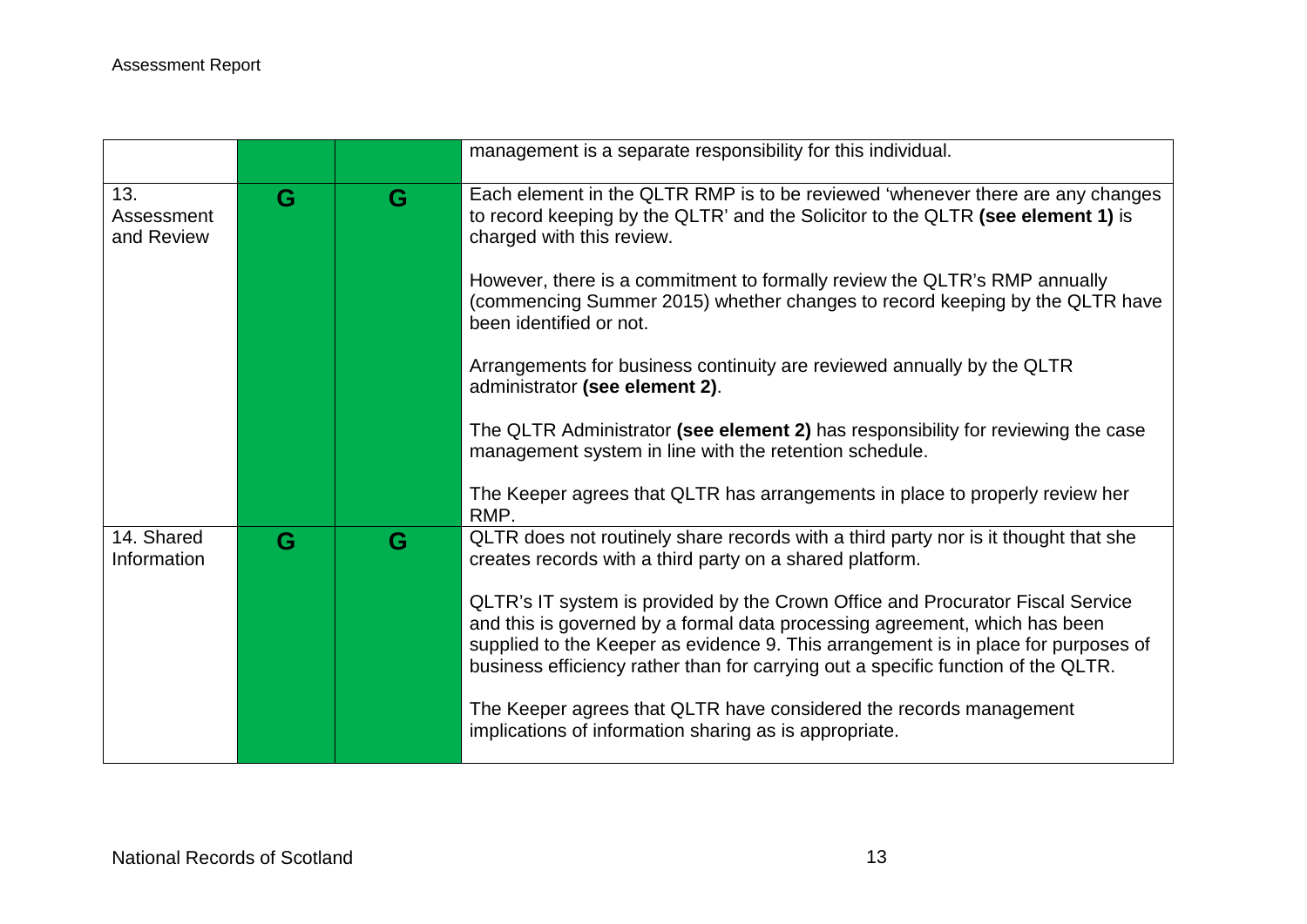Assessment Report

#### **General Notes on RMP:**

The QLTR *Records Management Plan* (version 1 approved 19 March 2014) is accompanied by a covering letter from Catherine Dyer who is the QLTR and the scheduled authority. In this letter, dated 11 April 2014, Ms Dyer confirms that the submission has been approved by her and also confirms the individuals responsible for the implementation of the plan **(See elements 1 and 2 above)**. This covering letter is also included in the plan itself as Annex 1.

## **6. Keeper's Summary**

Elements 1 - 14 that the Keeper considers should be in a public authority records management plan have been properly considered by the Queen's and Lord Treasurer's Remembrancer*.* Policies and governance structures are in place to implement the actions required by the plan.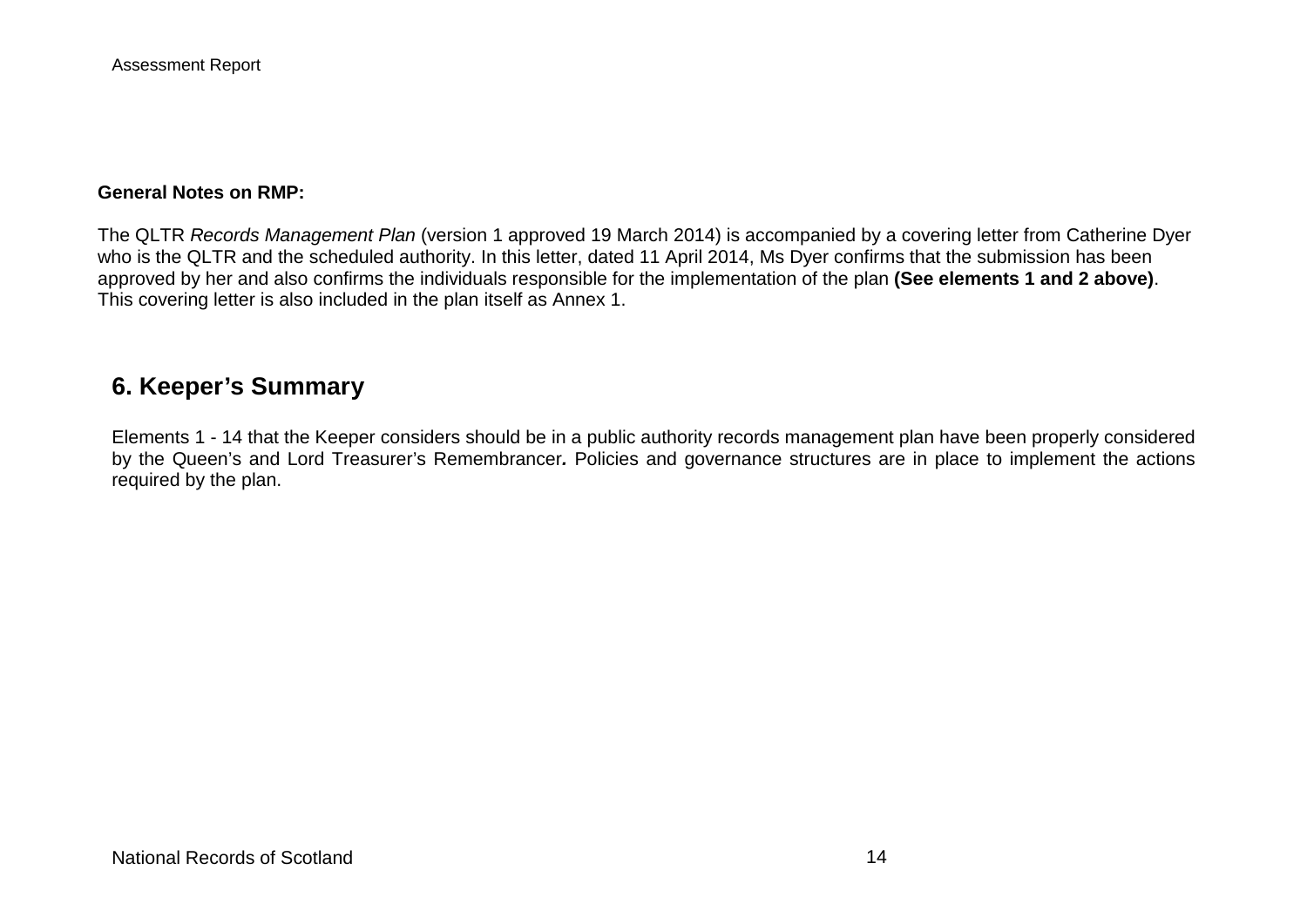## **7. Keeper's Determination**

Based on the assessment process detailed above, the Keeper **agrees** the RMP of the Queen's and Lord Treasurer's Remembrancer.

• The Keeper recommends that the Queen's and Lord Treasurer's Remembrancer should publish its agreed RMP as an example of good practice within the authority and the sector.

This report follows the Keeper's assessment carried out by,

…………………………………… …………………………………

 $\gtrsim$  homas

Robert Fathry m

**Pete Wadley**<br> **Public Records Officer**<br> **Robert Fotheringham**<br> **Rublic Records Officer Public Records Officer**